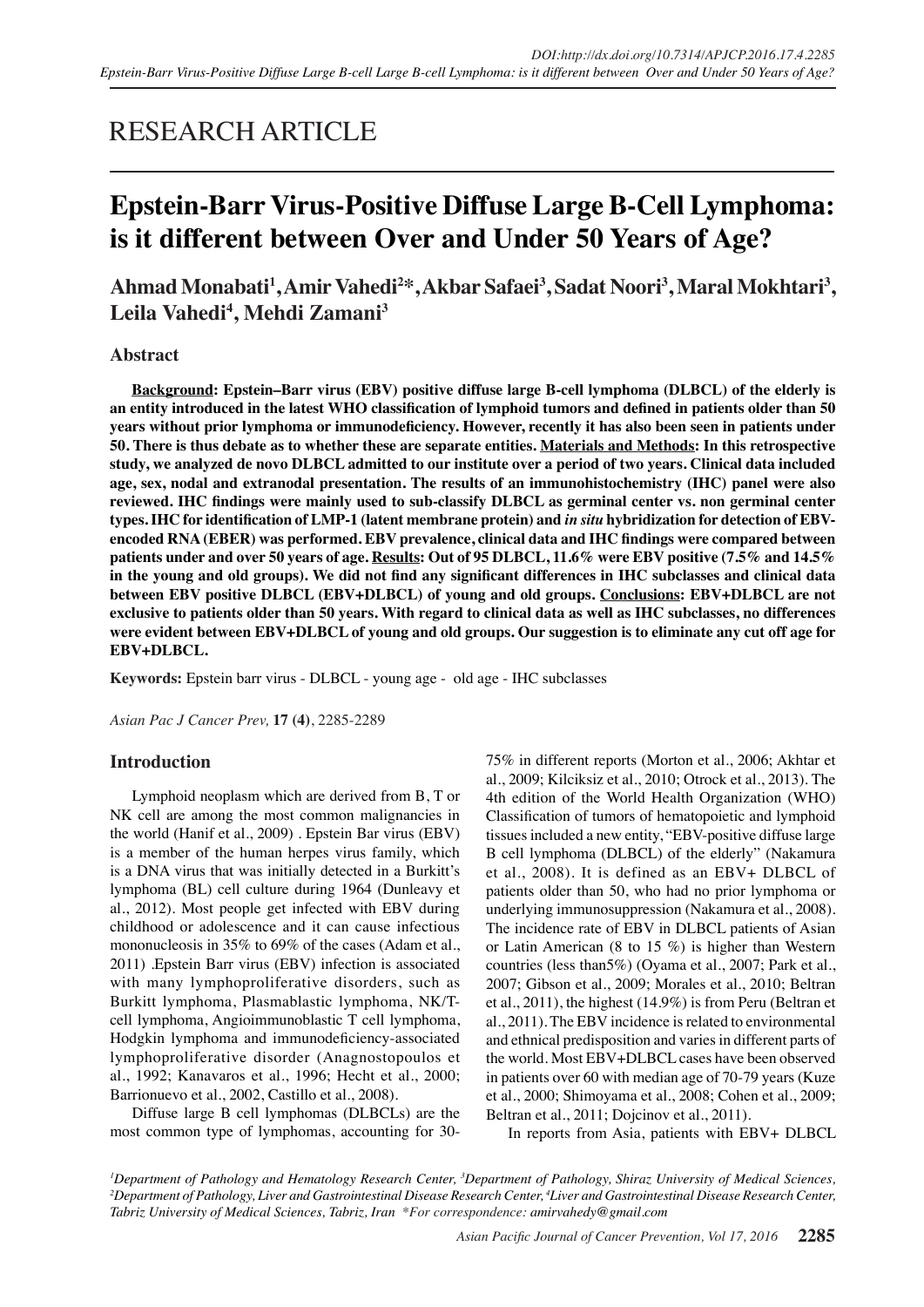#### *Ahmad Monabati et al*

have older age, more advanced stage and more extranodal involvement in comparison with EBV- DLBCL (Park et al., 2007) . Their overall survival rate was worse than EBV-DLBCLs (Park et al., 2007; Dojcinov et al., 2011; Ok et al., 2015). Few studies about lymphomas have been done previously in Yazd, center of Iran in a limited number of cases (Binesh et al., 2013). Only few studies have focused on the EBV status in DLBCL of young adults (Cohen et al., 2014; Hong et al., 2015; Ok et al., 2015; Uccini et al., 2015). In this study we investigate the frequency of EBV infection, immunohistochemical subclasses and clinical data in DLBCL of patients younger and older than 50 years of age. Also we compared the phenotype characteristics and clinical parameters in those who were EBV positive in young and old groups. We attempted to answer two questions: 1- Is EBV+ DLBCL, exclusive to older than 50 years? 2- If not, are EBV + DLBCL under 50 phenotypically and clinically different from who are older than 50?

#### **Materials and Methods**

In this retrospective study, the medical records of all patients who were diagnosed with DLBCL between 2012- 2014, were retrieved from archives of Hematopathology ward in Shahid Fagihi hospital affiliated to Shiraz University of Medical Sciences. Our archive is one of the largest referral centers for hematopathology consultation in Iran which covers mainly the Southern part of the country. During those years all the diagnosed DLBCL had been made according to the latest WHO classification .Diagnosis were based on morphology and immunohistochemistry (IHC) panel (CD3, CD5, CD20, Pax5, CD10, CD30, BCL2, BCL6, MUM1, Ki67) (Figure 1). Cases with prior diagnosis of lymphoma, immunosuppression, and transplantation or inadequate samples as well as clinical data were excluded in this study. From 120 cases of DLBCL, 25 cases were excluded and 95 enrolled in this study. To investigate EBV frequency, IHC for identification of LMP-1 (latent membrane protein, monoclonal antibodies clones CS. 1-4, DAKO) and in situ hybridization for detection of EBV-encoded RNA (EBER: Zyto Vision Kit) was performed (Figure 1E, 1F). EBER is considered positive, when nuclear staining is

seen in more than 20% of tumor cells (Park et al., 2007). To classify DLBCLs as germinal center (GC) versus non germinal center (N-GC) types, Hans algorithm by the aid of CD10, BCL6 and MUM1 markers was used. Cases with positive CD10 reaction were considered as GC type (Figure 1D). Also cases with negative CD10, positive BCL6 and negative MUM1 were classified as GC type (Hans et al., 2004). Any other profile was regarded as N-GC. For each patient, EBV status, IHC results (GC *vs.* Non-GC and CD30 status) and clinical data (age, sex, nodal *vs.* extranodal involvement) were analyzed. This study is the first report about EBV prevalence in youth DLBCL from Iran. The study was approved by the Ethic Committee of Shiraz University of Medical Sciences. All statistical analysis was performed using the SPSS version 20. Comparison of parameters between DLBCL of young and old adults was performed by Chi square test and a p<0.05 was considered significant.

#### **Results**

A total of 95 cases were enrolled in this study. Fifty five of them were older than 50 years and 40 were younger. Mean age was 53.9 for all patients, 37.2 and 66 years for young and old group respectively. Of all 95 cases, 52 were males and 43 were females, 53.6% had extranodal involvement and 27.3% were GC type. CD30 positivity was seen in 15.7% of all. Total numbers of 11 cases (11.6%) were EBV positive (positive EBER reaction). Among them, 8 (72.7%) were LMP positive.

In comparison of young and old group, the prevalence of EBV positivity was 7.5% (3/40) and 14.5% (8/55) respectively (p=0.289, Chi square test).There was no gender predominance (1.12 and 1.29 M/F ratio). Extranodal involvement were seen in 51 cases (53.6%), 18 of them were younger than 50 years and 33 of them were older (p=0.148, Chi square test). Of total 95 cases, 26 (27.3%) were GC type, 11 belonged to the young and 15 to the old group, without any statistical difference (P>0.05, Chi square test). CD30 positivity were seen in 15 cases (15.7%), 7 of them were younger than 50 years and 8 were older (p=0.697, Chi square test) (Table 1).

In EBV+ DLBCL, mean age of young and old group were 41 and 66.25 years respectively. We did not find any

| Table 1. Clinical and IHC Characteristics in DLBCL Related to EBV Status and age Group |  |
|----------------------------------------------------------------------------------------|--|
|----------------------------------------------------------------------------------------|--|

| <b>EBV</b> status             |                    | EBV positive      |                    |                  | EBV negative      |                    |            |
|-------------------------------|--------------------|-------------------|--------------------|------------------|-------------------|--------------------|------------|
| Age distribution              | Older than<br>50   | Younger<br>than50 | total              | Older than<br>50 | Younger<br>than50 | total              | Total      |
| Number(%)                     | $8(14.5\%)$        | $3(7.5\%)$        | 11 $(11.6%)$       | 47 (85.5%)       | 37 (92.5%)        | 84<br>$(88.4\%)$   | 9.5        |
| Mean age, years (range)       | 66.25<br>$(53-75)$ | $41(35-46)$       | 59.36<br>$(35-75)$ | $66(51-90)$      | 36.91 (12-49)     | 53.19<br>$(12-90)$ | 53.9       |
| Male/Female                   | 1.66               | 2                 | 1.75               | 1.23             | 1.05              | 1.15               | 1.2        |
| Extranodal involvement $(\%)$ | $5(62.5\%)$        | $2(66.6\%)$       | $7(63.6\%)$        | 28 (59.5%)       | $16(43.2\%)$      | 44<br>$(52.3\%)$   | 51 (53.6%) |
| Germinal center type(%)       | 2(25%)             | $1(33.3\%)$       | 3(27.2%)           | 13 (27.6%)       | 10(27%)           | 23<br>(27.3%)      | 26 (27.3%) |
| CD30 positivity(%)            | 2(25%)             | $1(33.3\%)$       | 3(27.2%)           | 3(27.2%)         | $6(16.2\%)$       | 12<br>$(14.2\%)$   | 15(15.7%)  |
| LMP positivity(%)             | $5(62.5\%)$        | $3(100\%)$        | 8 (72.7%)          |                  |                   |                    | 8(72.7%)   |
|                               |                    |                   |                    |                  |                   |                    |            |

**2286** *Asian Pacific Journal of Cancer Prevention, Vol 17, 2016*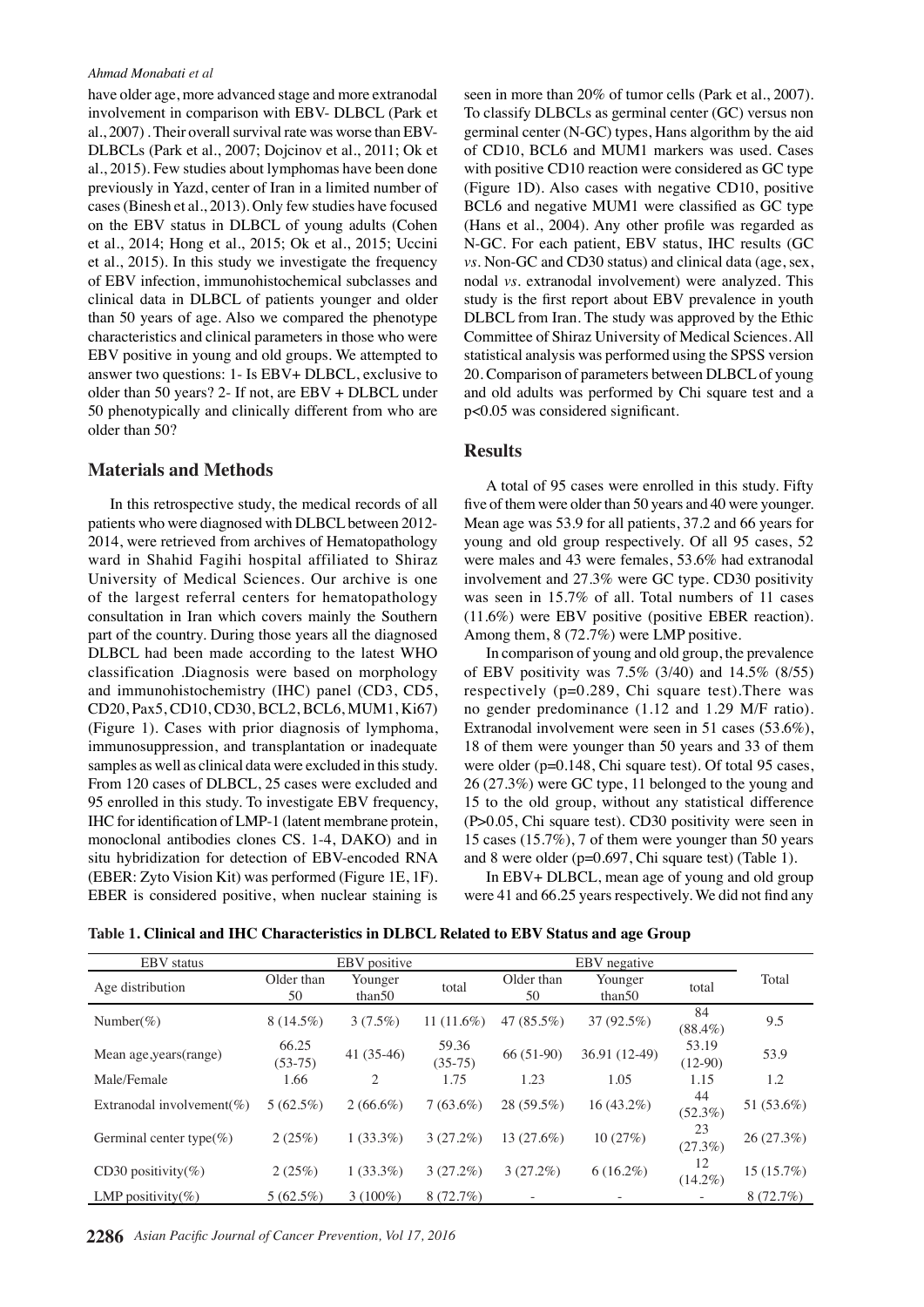

**Figure 1. Different immunohistochemical reactions of CD20, pax5, CD30, CD10, EBER and LMP.** A) Strong and diffuse positive reaction of CD20 in an EBV+DLBCL of 62 year old man. B) Strong nuclear staining of pax5 in an EBV+DLBCL of 43 year old man. C) Scattered expression of CD30 in large cells of 57 year old man with EBV+DLBCL. D) Diffuse expression of CD10, indicative of GC type subclasses in a 37 year old woman. E) Diffuse and strong nuclear staining for EBER in the same case as B. F) LMP in a 37 year old man with EBV+DLBCL

significant differences in clinical data, GC type prevalence (33.3% *vs.* 25%) and CD30 positivity (33.3% *vs.* 25%) between EBV+ DLBCL of young and old age patients (Table 1). LMP positive reaction was seen more in young patients (100% *vs.* 62.5%) (P>0.05, Chi square test).

In comparison between EBV positive and EBV negative DLBCL, the frequency of CD30 expression in EBV + DLBCL was higher than EBV - DLBCL (27.2% *vs.* 14.2%) (p=0.26 Chi square test). Also extranodal involvement in EBV + DLBCL was higher than negative ones (63.6% *vs.* 52.3%) (Table 1).

## **Discussion**

DLBCL comprises of different entities with diverse pathogenesis and clinical behavior. EBV-positive DLBCL of the elderly is a new entity in the current WHO classification. It is seen in patients older than 50 years without prior lymphoma and immunodeficiency (Sabattini et al., 2010). It is associated with more advanced stage and extranodal involvement (Park et al., 2007). Mechanism of lymphomagenesis is related to latent membrane protein-1 (LMP-1) and decreased cytotoxic T-cell effector responses (immunosenescence) (Aw et al., 2007). Ishtiaq et al, stated that frequency of EBV in NHL is 12.7% and is mostly seen in diffuse large B cell lymphoma (Ishtiaq et al., 2013). There are a few EBV+DLBCL reports in young adults (Beltran et al., 2011; Ao et al., 2014; Cohen et al., 2014; Hong et al., 2015; Uccini et al., 2015). Hong et al., stated that EBV + DLBCL in young adults is a different entity which has distinct pathogenesis and behavior in compare to EBV+DLBCL of the elderly (Hong et al., 2015). Cohen et al., found that this entity is not restricted to elderly patient and suggested to revise the cutoff age in WHO classification (Cohen et al., 2014). Recently OK et al., in a comprehensive gene expression study

concluded that  $EBV+DLBCL$  in  $<50$  years versus  $>50$ have similar clinicopathologic, immunophenotypic and genetic features (Ok et al., 2015). Hence, the prevalence of EBV+ DLBCL in our study was 11.6%, which is comparable with the results of Asian and American studies (Kuze et al., 2000; Oyama et al., 2007; Park et al., 2007; Cohen et al., 2014; Hong et al., 2015). In this research, the prevalence of EBV+ DLBCL in cases older than 50 years was higher than younger (14.5% *vs.* 7.5%), which is close to results of the study from Asia (9.3% *vs.* 6.7%) (Hong et al., 2015), and another study from Peru (15% *vs.* 2.2%) (Shimoyama et al., 2009) ,on the contrary to a report from Argentina (8% *vs.*13%) (Cohen et al., 2014) . Mean age of EBV+ DLBCL in young and old group (41, 66.25 years) is similar to other reports (Beltran et al., 2011; Cohen et al., 2014; Hong et al., 2015). The reason for increased EBV positivity in DLBCL of old patients may be due to defective immune surveillance for EBV which is associated with immunological deterioration as a result of aging process (Kuze et al., 2000; Shimoyama et al., 2008). Most EBV+ DLBCL had extranodal presentation (63.6%) like 2 reports from Far East Asia (Oyama et al., 2007; Shimoyama et al., 2009) but in contrast to some reports (Gibson et al., 2009; Quintanilla-Martinez et al., 2009; Hoeller et al., 2010; Hofscheier et al., 2011; Cohen et al., 2014; Uccini et al., 2015). Surprisingly, the prevalence of GC type DLBCL was very low in our cases (27.3%) and we did not find any significant differences between young and old as well as EBV positive and negative groups. There has been only one study in this geographical region in which Uccini et al. (2015) reported 7 Iraqi children with EBV+ DLBCL, which all of them were Non-GC type. In order to recognize the significance of this difference in incidence of GC *vs.* Non-GC subtypes, further evaluation is required. We also evaluated the clinical data and IHC findings in EBV+ DLBCL and compare them between young and old group. Clinical data (excluding age) and IHC subclasses were not statistically different between these groups. Our study showed that EBV + DLBCL, is not restricted to older patients, even though the prevalence was higher in this group. Also we did not find any significant differences in IHC subclasses of young and old DLBCL. CD 30 expression was also another issue that we had focused on. CD30 expression was frequently seen in EBV+ DLBCL in comparison to EBV– DLBCL (27.2% *vs.*14.2%) which is similar two other reports (42% *vs.*14% and 28% *vs.* 6.4%) (Hu et al., 2013; Lu et al., 2015). Strong CD30 positivity in large mature B cells has been associated with higher frequency of EBV infection in tumor cells (Hu et al., 2013) .Our study showed that even though CD30 reaction is predictor of EBV infection, it is neither specific nor sensitive. Also morphology is not very useful in leading us toward a survey for EBV infection. So it is still a matter of debate which DLBCL should be more assessed by EBER.

In conclusion, EBV+DLBCL are not restricted to old age. Also we did not find any significant difference between EBV+DLBCL of young and old age patient. We suggest that in the next revision of WHO classification, age cutoff should be removed.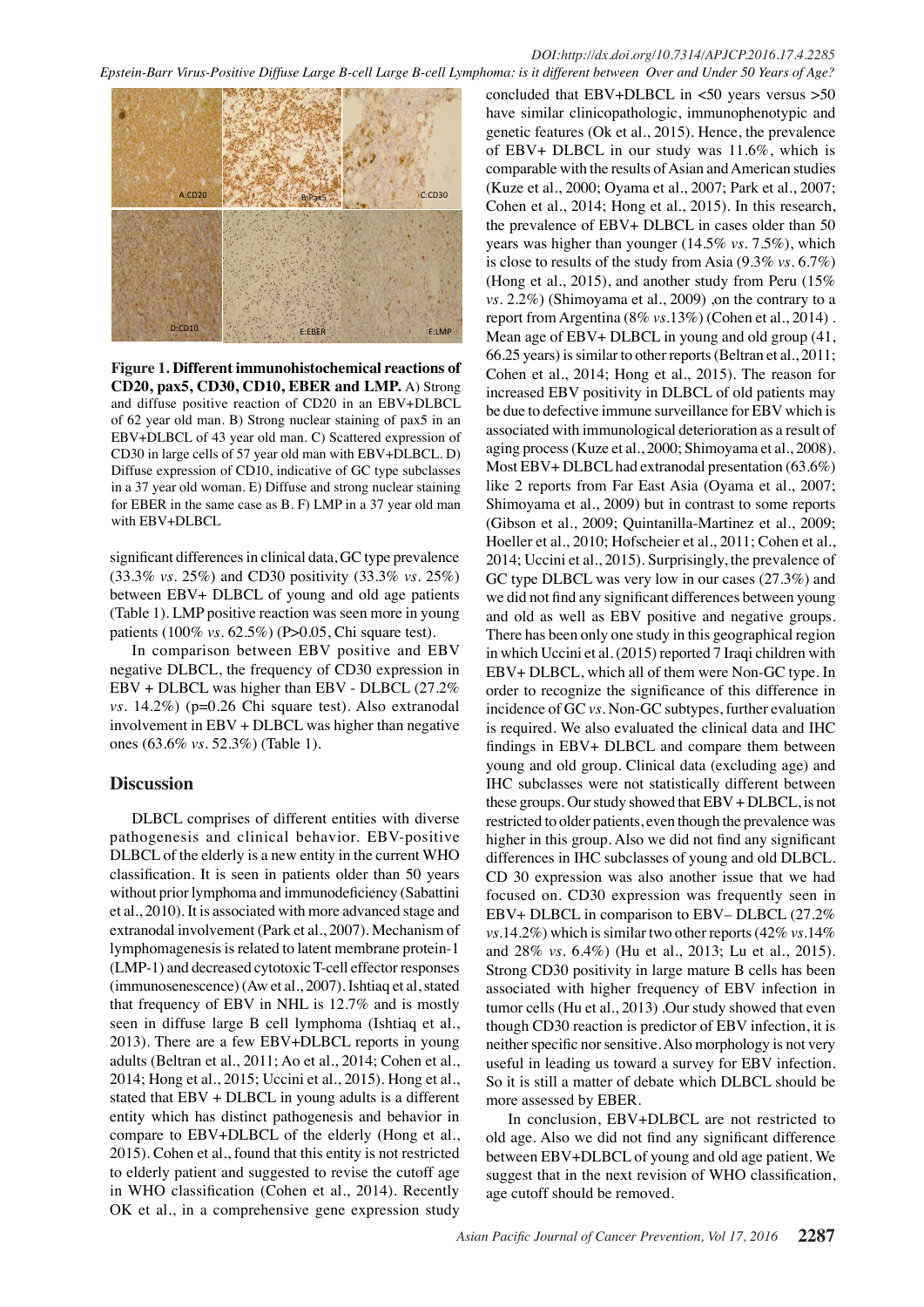#### *Ahmad Monabati et al*

### **Acknowledgements**

All substantial contributions to this study are mentioned in the author's contributions. Authors are employees of the Shiraz and Tabriz University Medical Centre. The authors would like to thank the Research Consulting Center (RCC) of Shiraz University of Medical Sciences in their assistant of editing this article.

## **References**

- Adam P, Bonzheim I, Fend F, et al (2011). Epstein-Barr viruspositive diffuse large B-cell lymphomas of the elderly. *Adv Anat Pathol*, **18**, 349-55.
- Akhtar S, Haque S. I. u, Wafa S. M, et al (2009). Malignant lymphoma in Al-Qassim, Saudi Arabia, reclassified according to the WHO classification. *Saudi Med J*, **30**, 677-81.
- Anagnostopoulos I, Hummel M, Finn T, et al (1992). Heterogeneous Epstein-Barr virus infection patterns in peripheral T-cell lymphoma of angioimmunoblastic lymphadenopathy type. *Blood*, **80**, 1804-12.
- Wang Ao. Q. Y, Tian S. Xu. Y, Huang W, et al (2014). A case of EBV positive diffuse large B-cell lymphoma of the adolescent. *Int J Clin Exp Med*, **7**, 307-11
- Silva Aw D. A. B, Palmer D. B (2007). Immunosenescence: emerging challenges for an ageing population. *Immunol*, **120**, 435-46.
- Barrionuevo C, Anderson V. M, Zevallos-Giampietri E, et al (2002). Hydroa-like cutaneous T-cell lymphoma: a clinicopathologic and molecular genetic study of 16 pediatric cases from Peru. *Appl Immunohistochem Mol Morphol*, **10**, 7-14.
- Beltran B. E, Castillo J. J, Morales D, et al (2011). EBV-positive diffuse large B-cell lymphoma of the elderly: A case series from Peru. *Am J Hematol*, **86**, 663-67.
- Beltran B. E, Morales D, Quiñones P, et al (2011). EBV-positive diffuse large b-cell lymphoma in young immunocompetent individuals. *Clin Lymphoma Myeloma Leuk*, **11**, 512-6.
- Binesh F, Akhavan A, Behniafard N, et al (2013). Clinicopathologic and survival characteristics of childhood and adolescent non Hodgkin's lymphoma in Yazd, Iran. *Asian Pac J Cancer Prev*, **15**, 1585-8.
- Castillo J, Pantanowitz L, Dezube B. J (2008). HIV-associated plasmablastic lymphoma: Lessons learned from 112 published cases. *Am J Hematol*, **83**, 804-9.
- Cohen J, Kimura H, Nakamura S, et al (2009). Epstein–Barr virus-associated lymphoproliferative disease in nonimmunocompromised hosts: a status report and summary of an international meeting, 8–9 September 2008. *Ann Oncol*, **20**, 1472-82.
- Cohen M, Narbaitz M, Metrebian F, et al (2014). Epstein-Barr virus-positive diffuse large B-cell lymphoma association is not only restricted to elderly patients. *Int J Cancer*, **135**, 2816-24.
- Dojcinov S. D, Venkataraman G, Pittaluga S, et al (2011). Agerelated EBV-associated lymphoproliferative disorders in the Western population: a spectrum of reactive lymphoid hyperplasia and lymphoma. *Blood*, **117**, 4726-35.
- Dunleavy K, Roschewski M, Wilson W. H (2012). Lymphomatoid granulomatosis and other Epstein-Barr virus associated lymphoproliferative processes. *Curr Hematol Malig Rep*, **7**, 208-15.
- Gibson S. E, Hsi E. D (2009). Epstein-Barr virus–positive B-cell lymphoma of the elderly at a United States tertiary medical center: an uncommon aggressive lymphoma with

a nongerminal center B-cell phenotype. *Hum Pathol*, **40**, 653-61.

- Hanif M, Zaidi P, Kamal S, et al (2009). Institution-based cancer incidence in a local population in Pakistan: nine year data analysis. *Asian Pac J Cancer Prev*, **10**, 227-30.
- Hans C. P, Weisenburger D. D, Greiner T. C, et al (2004). Confirmation of the molecular classification of diffuse large B-cell lymphoma by immunohistochemistry using a tissue microarray. *Blood*, **103**, 275-82.
- Hecht J. L, Aster G.C (2000). Molecular biology of Burkitt's lymphoma. *J Clin Oncol*, **18**, 3707-21.
- Hoeller S, Tzankov A, Pileri S.A, et al (2010). Epstein-Barr virus–positive diffuse large B-cell lymphoma in elderly patients is rare in Western populations. *Hum Pathol*, **41**, 352-7.
- Hofscheier A, Ponciano A, Bonzheim I, et al (2011). Geographic variation in the prevalence of Epstein-Barr virus-positive diffuse large B-cell lymphoma of the elderly: a comparative analysis of a Mexican and a German population. *Mod Pathol*, **24**, 1046-54.
- Hong J, Yoon D, Suh C, et al (2015). EBV-positive diffuse large B-cell lymphoma in young adults: is this a distinct disease entity? *Ann Oncol*, **26**, 548-55.
- Hu S, Xu-Monette Z. Y, Tzankov A, et al (2013). MYC/BCL2 protein coexpression contributes to the inferior survival of activated B-cell subtype of diffuse large B-cell lymphoma and demonstrates high-risk gene expression signatures: a report from The International DLBCL Rituximab-CHOP Consortium Program. *Blood*, **121**, 4021-31.
- Ishtiaq S, Hassan U, Mushtaq S, et al (2013). Determination of Frequency of Epstein-Barr Virus in Non-Hodgkin Lymphomas Using EBV Latent Membrane Protein 1 (EBV-LMP1) Immunohistochemical Staining. *Asian Pac J Cancer Prev*, **14**, 3963-7.
- Kanavaros P, Briere J, Emile J,et al (1996). Epstein-Barr virus in T and natural killer (NK) cell non-Hodgkin's lymphomas. *Leukemia*, **10**, 84-87.
- Kilciksiz S, Pehlivan M, Yilmaz E, et al (2010). The clinical and pathological features of patients with hematological neoplasms: a study of hospital-based Cancer Registry from western Turkey. *J BU ON*, **16**, 505-10.
- Kuze T, Nakamura N, Hashimoto Y, et al (2000). The characteristics of epstein-barr virus (EBV)-positive diffuse large B-cell lymphoma: comparison between EBV+ and EBV-cases in Japanese population. *Jpn J Cancer Res*, **91**, 1233-40.
- Lu TX, Liang JH, Miao Y, et al (2015). Epstein-Barr virus positive diffuse large B-cell lymphoma predict poor outcome, regardless of the age. *Sci Rep*, **5**, 12168.
- Morales D, Beltran B, De Mendoza F. H, et al (2010). Epstein-Barr virus as a prognostic factor in de novo nodal diffuse large B-cell lymphoma. *Leuk Lymphoma*, **51**, 66-72.
- Morton L. M, Wang S. S, Devesa S. S, et al (2006). Lymphoma incidence patterns by WHO subtype in the United States, 1992-2001. *Blood*, **107**, 265-76.
- Nakamura S, Jaffe E, Swerdlow S (2008). EBV positive diffuse large B-cell lymphoma of the elderly. WHO classification of tumours of haematopoietic and lymphoid tissues. Lyon: IARC, 243-44.
- Ok C. Y, Ye Q, Li L, et al (2015). Age cutoff for Epstein-Barr virus-positive diffuse large B-cell lymphoma–is it necessary? *Oncotarget*, **6**, 13933-46.
- Otrock Z. K, Saab J, Aftimos G, et al (2013). A collaborative nationwide lymphoma study in Lebanon: incidence of various subtypes and analysis of associations with viruses. *Pathol Oncol Res*, **19**, 715-22.
- Oyama T, Yamamoto K, Asano N, et al (2007). Age-related EBV-